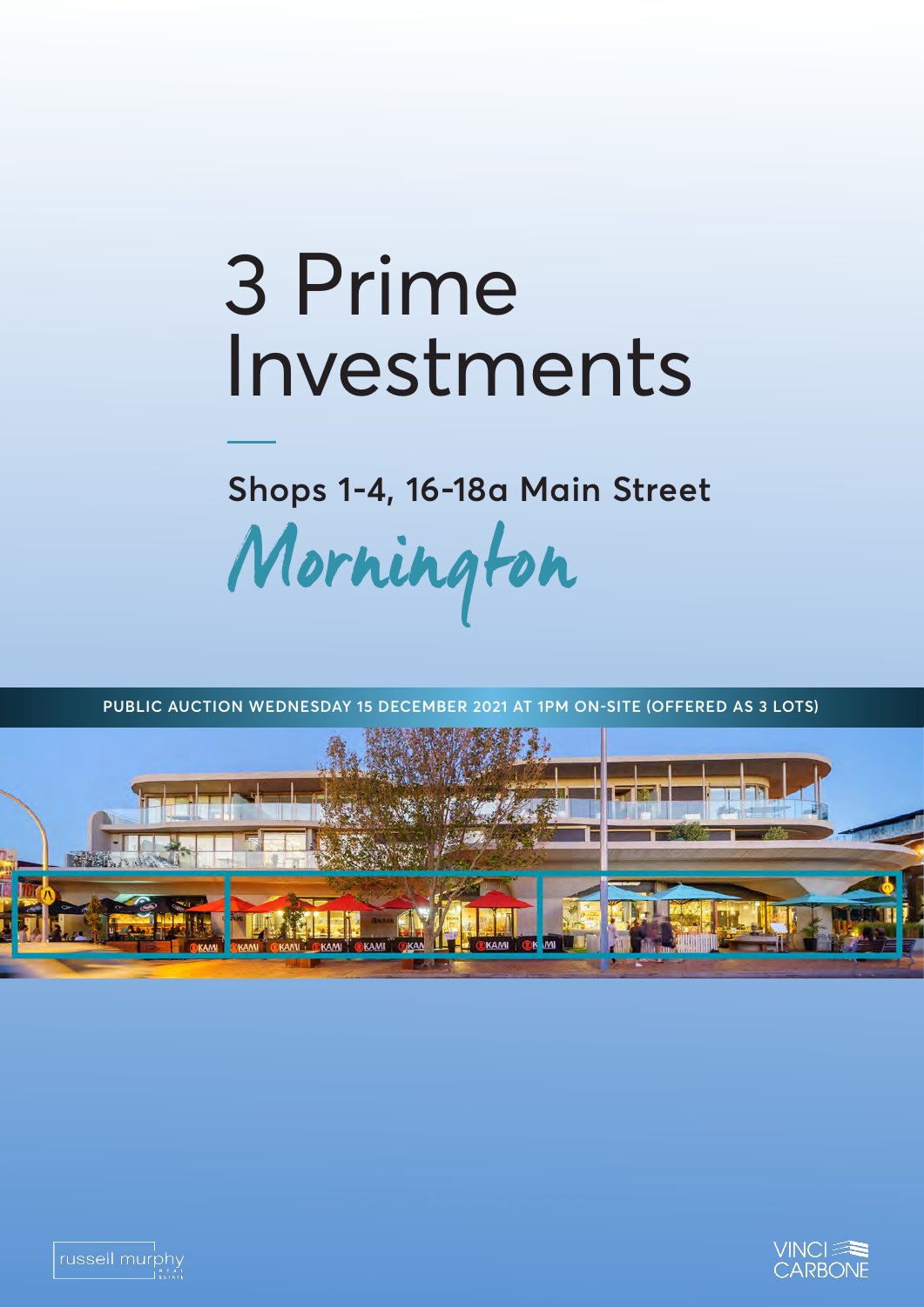Vinci Carbone Property & Russell Murphy Real Estate are pleased to be able to offer for sale these three (3) magnificent retail investments situated on Main Street, Mornington in the heart of the Mornington Peninsulas most vibrant retail and tourist precinct.

The properties form part of the award winning Miramar Building which was completed in 2019 which includes ground floor retail and 26 exclusive apartments above with a roof top resident recreation area and basement parking for all occupants.

Retail investments rarely become available in this tightly held location hence this is an opportunity for astute and discerning investors.

The three (3) investment opportunities are all offered with 10 year leases from 2019 to thriving eateries that are well patronised by locals and visitors to the Mornington Peninsula.

> **TIO TAPAS Y VINO RETURNING \$108,736 PA\* (NET)**

©KAMI

**OKAMI RETURNING \$180,680 PA\* (NET)**

**LA SORELLA RETURNING \$200,461 PA\* (NET)**

## **Lettable Areas**

**Car Parking** Basement parking is available for 5 cars



| 16 Main Street (Shop 1)                   | $136$ sam $*$          |
|-------------------------------------------|------------------------|
| 16a-18 Main Street (Shops 2 & 3) 236 sqm* |                        |
| 18a Main Street (Shop 4)                  | $250$ sqm <sup>*</sup> |



**Position** Prominent corner position









**Tax depreciation benefits**



**10 year leases from 2019**



**Tenants** Well patronised businesses